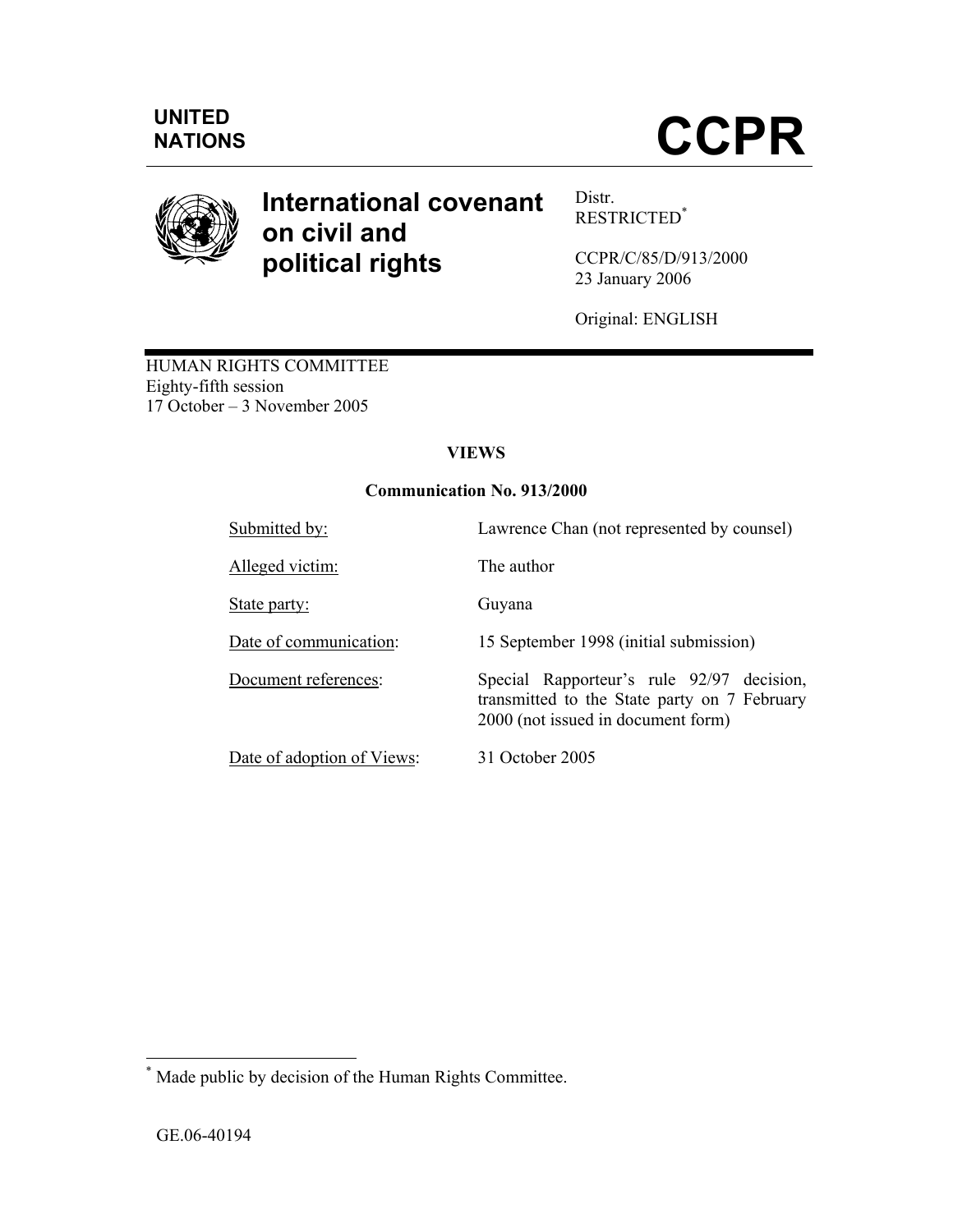*Subject matter:* Mandatory imposition of the death penalty after unfair trial

 *Substantive issues:* Arbitrary deprivation of life – Right to adequate time and facilities for the preparation of one's defence – Right to free legal assistance

 *Procedural issues*: State party's failure to cooperate – Failure to substantiate claims

 *Articles of the Covenant:* 6 and 14, paragraph 3 (b) and (d)

*Articles of the Optional Protocol*: 2 and 4, paragraph 2

 On 31 October 2005, the Human Rights Committee adopted the annexed draft as the Committee's Views, under article 5, paragraph 4, of the Optional Protocol in respect of communication No. 913/2000. The text of the Views is appended to the present document.

[ANNEX]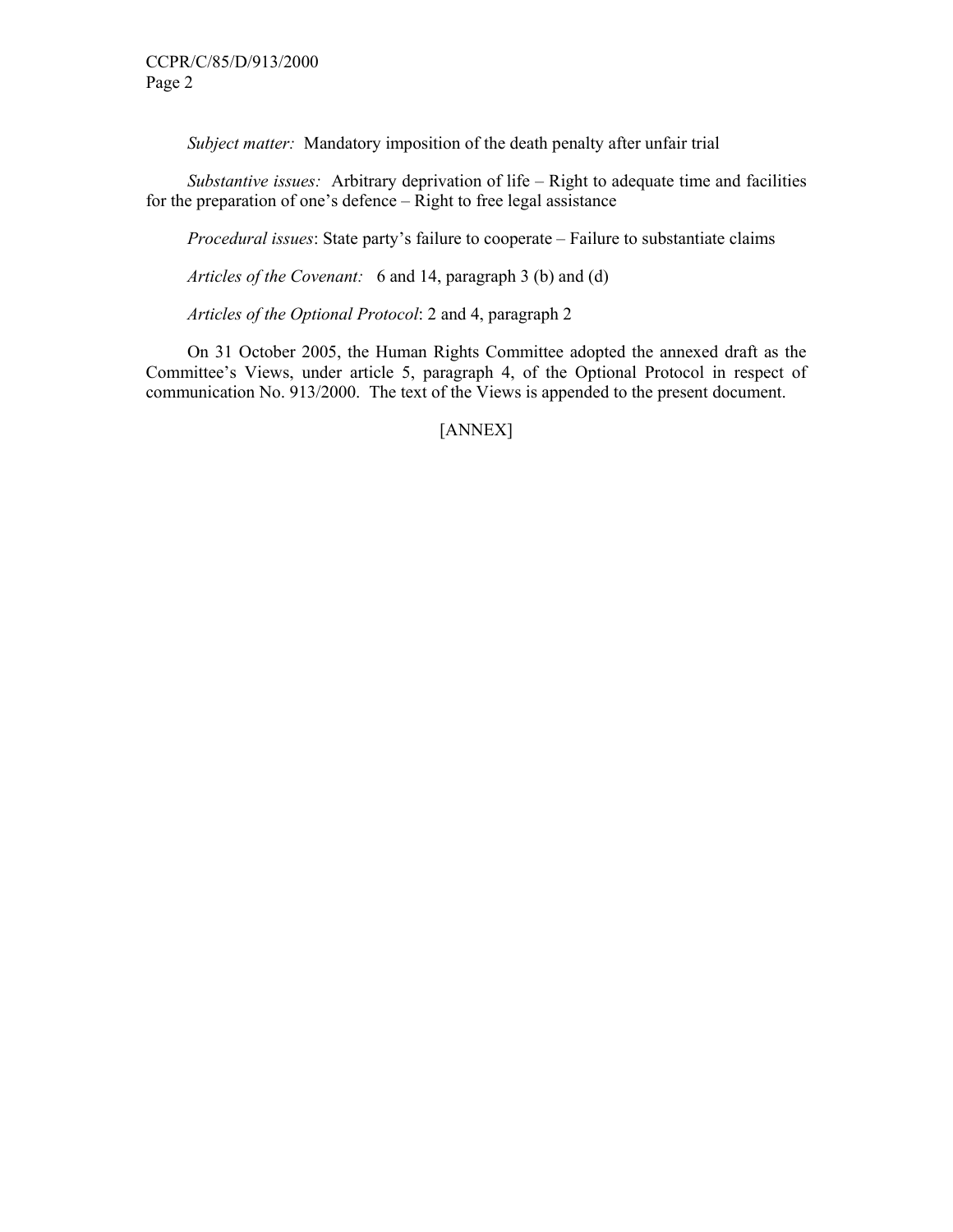#### **ANNEX**

Views of the Human Rights Committee under article 5, paragraph 4, of the Optional Protocol to the International Covenant on Civil and Political rights

Eighty-fifth session

concerning

#### **Communication No. 913/2000\*\***

| Submitted by:   | Lawrence Chan (not represented by counsel) |
|-----------------|--------------------------------------------|
| Alleged victim: | The author                                 |
| State party:    | Guyana <sup>1</sup>                        |

The following members of the Committee participated in the examination of the present communication: Mr. Nisuke Ando, Mr. Prafullachandra Natwarlal Bhagwati, Mr. Alfredo Castillero Hoyos, Mr. Maurice Glèlè Ahanhanzo, Mr. Edwin Johnson, Mr. Walter Kälin, Mr. Ahmed Tawfik Khalil, Mr. Michael O'Flaherty, Ms. Elisabeth Palm, Mr. Rafael Rivas Posada, Sir Nigel Rodley, Mr. Ivan Shearer, Mr. Hipólito Solari-Yrigoyen, Ms. Ruth Wedgwood and Mr. Roman Wieruszewski.

-

 The text of two individual opinions, one co-signed by Committee members Mr. Ivan Shearer and Mr. Prafullachandra Natwarlal Bhagwati, the other by Ms. Ruth Wedgwood, are appended to the present document.

<sup>1</sup>The Covenant and the Optional Protocol entered into force for the State party respectively on 15 May 1977 and 10 August 1993. Upon ratification of the Covenant, the State party entered the following reservation in respect of sub-paragraph (d) of paragraph 3 of article 14: "While the Government of the Republic of Guyana accept the principle of Legal Aid in all appropriate criminal proceedings, is working towards that end and at present apply it in certain defined cases, the problems of implementation of a comprehensive Legal Aid Scheme are such that full application cannot be guaranteed at this time." On 5 January 1999, the State party notified the Secretary-General that it had decided to denounce the Optional Protocol with effect from 5 April 1999, that is, subsequent to the initial submission of the communication. On the same date, the State party re-acceded to the Optional Protocol with the following reservation: "[...] Guyana re-accedes to the Optional Protocol to the International Covenant on Civil and Political Rights with a Reservation to article 6 thereof with the result that the Human Rights Committee shall not be competent to receive and consider communications from any person who is under sentence of death for the offences of murder and treason in respect of any matter relating to his prosecution, detention, trial, conviction, sentence or execution of the death sentence and any matter connected therewith.

Accepting the principle that States cannot generally use the Optional Protocol as a vehicle to enter reservations to the International Covenant on Civil and Political Rights itself, the Government of Guyana stresses that its Reservation to the Optional Protocol in no way detracts from its obligations and engagements under the Covenant, including its undertaking to respect and ensure to all individuals within the territory of Guyana and subject to its jurisdiction the rights recognised in the Covenant (in so far as not already reserved against) as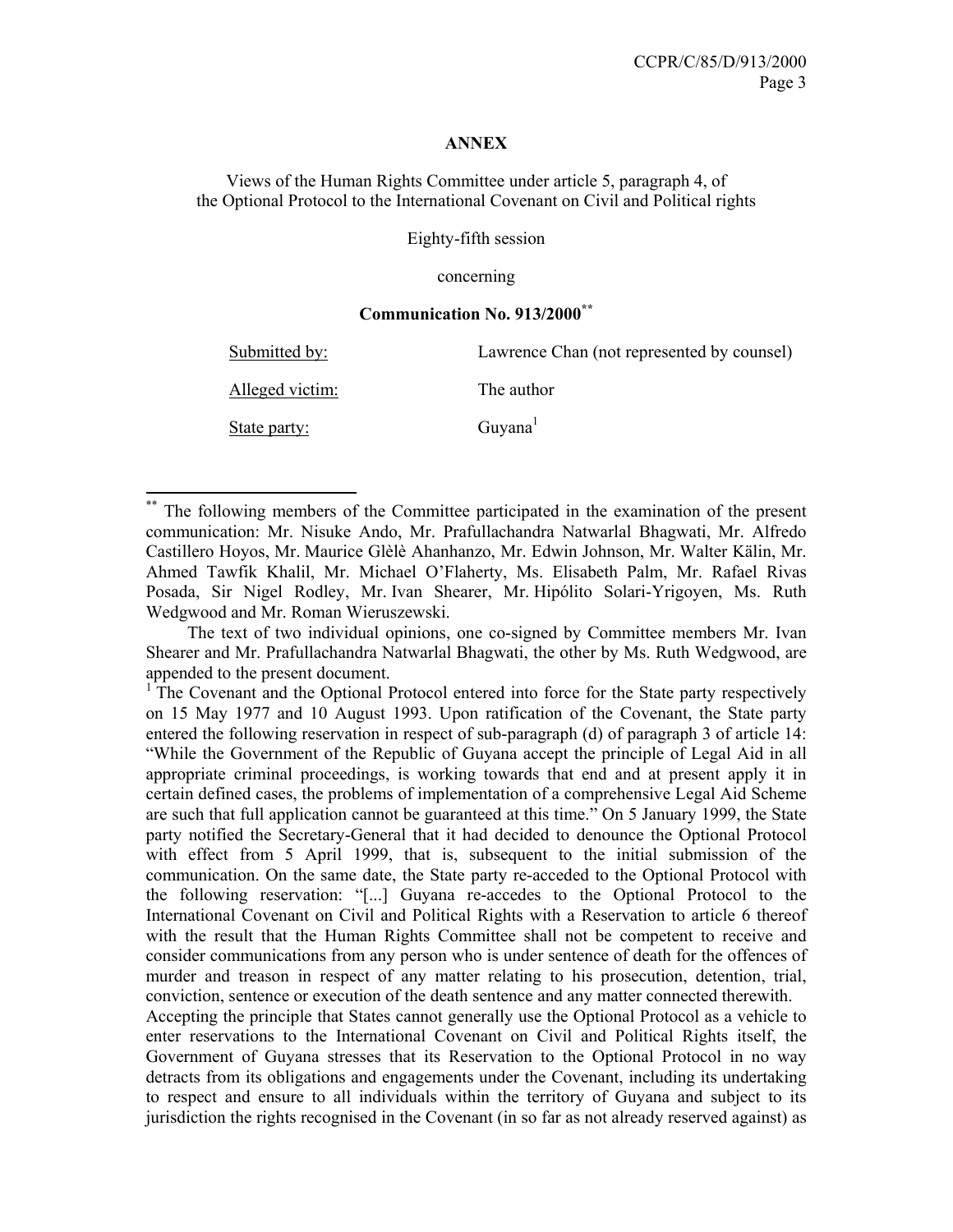Date of communication: 15 September 1998 (initial submission)

 The Human Rights Committee, established under article 28 of the International Covenant on Civil and Political Rights,

Meeting on 31 October 2005,

 Having concluded its consideration of communication No. 913/2000, submitted to the Human Rights Committee by Lawrence Chan under the Optional Protocol to the International Covenant on Civil and Political Rights,

 Having taken into account all written information made available to it by the author of the communication, and the State party,

Adopts the following:

# **Views under article 5, paragraph 4, of the Optional Protocol**

1.1 The author is Lawrence Chan, a national of Guyana, currently detained in Georgetown Prisons and awaiting execution. Although he does not invoke any specific provisions of the International Covenant on Civil and Political Rights, the communication appears to raise issues under articles 6 and 14 of the Covenant. The author is not represented by counsel.

1.2 In accordance with rule 92 (former rule 86) of the Committee's Rules of Procedure, the Committee, through its Special Rapporteur for New Communications, requested the State party on 7 February 2000 not to carry out the death sentence against the author, to make it possible for the Committee to examine the communication.

# **Factual background**

-

2.1 During the night of 11 January 1993, one Raphael Seecharran (R.S.), a trader, and his assistant, Ramong, were killed at a camp on the Kaituma River, in the presence of one J.K., who accompanied the two men on their journey. Also present were the author, who was armed with a gun, the author's brother, J.C., and the brother's friend, G.R. R.S. reportedly carried 25,000 Guyana dollars on him at the time of his death.

2.2 J.K. managed to escape and reported the incident to the police. The author was subsequently arrested and identified by J.K. at an I.D. parade on 15 March 1993. He was charged with murder and committed for trial together with his brother, J.C., who had surrendered himself to the police, and G.R. It is unclear whether the author was assisted by a lawyer during the preliminary inquiry.

2.3 During the preliminary inquiry, a statement incriminating the author allegedly made by J.C. was tendered in evidence and formed part of the proceedings. Upon receipt of the depositions after committal, the prosecution entered a nolle prosequi in favour of J.C., who was freed and later summoned to testify for the prosecution. G.R. died in prison.

set out in article 2 thereof, as well as its undertaking to report to the Human Rights Committee under the monitoring mechanism established by article 40 thereof."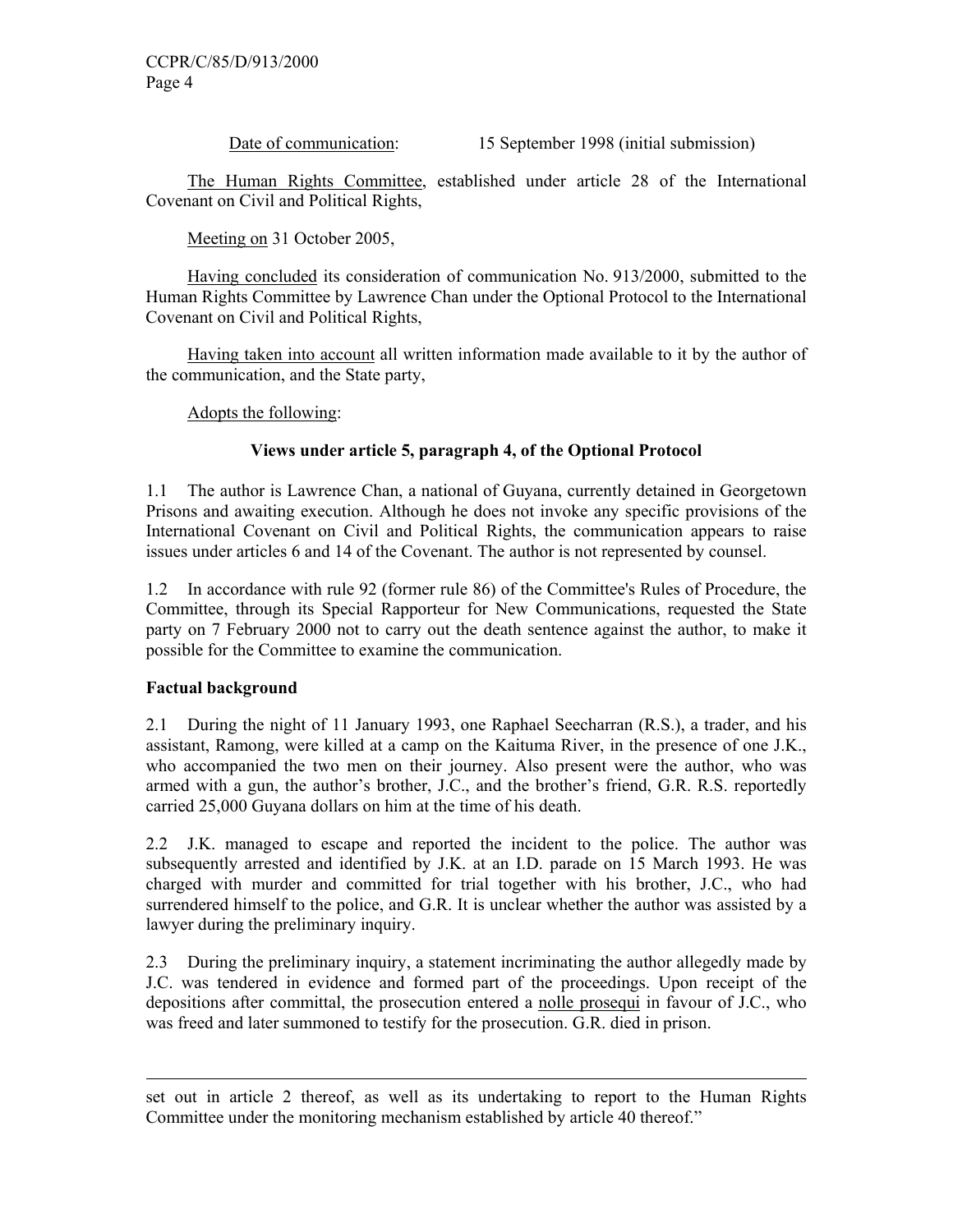2.4 On 21 November 1993, the bones and skulls of the deceased were found in a creek together with their clothes and a wristwatch that R.S. had worn at the time of his death.

2.5 At the beginning of the trial on 23 November 1995, the author stated that he was not in a position to retain counsel and was assigned a legal aid lawyer who, in his absence, was represented by another lawyer. After the author had pleaded not guilty and the jury had been sworn in, the trial was adjourned until Monday, 27 November 1995, at the request of the representative of the author's lawyer, who was "engaged in the Court of Appeal today and tomorrow."

2.6 During the trial, J.C. withdrew his claim that the police had beaten him to extract a statement incriminating the author and stated that the author had told him to make this allegation. He also denied that he and G.R. had made up a story against the accused because they were lovers, or that he had surrendered himself to the police to have his sister released from police custody.

2.7 By judgment of 20 December 1995, a jury of the High Court of the Supreme Court of Judicature of Guyana found the author guilty of murder. The Court based the author's conviction, *inter alia*, on the testimonies of J.K., J.C., J. Clementson (a cousin of R.S.), L.M. (the medical practitioner who had performed the post mortem examination of the deceased), L.T. (a ballistic expert), O.S. (a former police corporal), and several other police officers.

2.8 Pursuant to Section 101 of the Criminal Law (Offences) Act, which provides that "Everyone who commits murder shall be guilty of felony and liable to suffer death as a felon", the Court automatically imposed the death sentence on the author.

2.9 On 3 January 1996, the author appealed his conviction and sentence to the Court of Appeal of the Supreme Court of Judicature of Guyana on the ground that he did not have a fair trial. In particular, the author claimed (a) that the trial judge had shown a bias when constantly filling the gaps for the prosecution's case by questioning the witnesses, which had resulted in an unbalanced approach of the case for the defence in his summing-up, and (b) that the judge had erred in allowing additional evidence from J. Clementson, J.C., L.T. and O.S., in the absence of any good reason for not having taken such evidence during the preliminary inquiry.

2.10 On 13 June 1997, the Court of Appeal of the Supreme Court, by two votes to one, dismissed the author's appeal and confirmed his conviction and sentence. The Court held that the trial judge had duly exercised his discretion throughout the trial.

# **The complaint**

3.1 The author claims that he was severely beaten to confess the crime, as were his brother and G.R., both of whom signed a statement as a result. All of them were denied medical treatment, although they could not eat or walk properly. The police simply waited until they felt better to bring them before a judge, who took no action on their complaints about their illtreatment.

3.2 The author also claims that the prosecution made a deal with J.C. and G.R., by which they testified against him. The charges against them were dropped in exchange. His death sentence was thus based on the false testimony of his brother.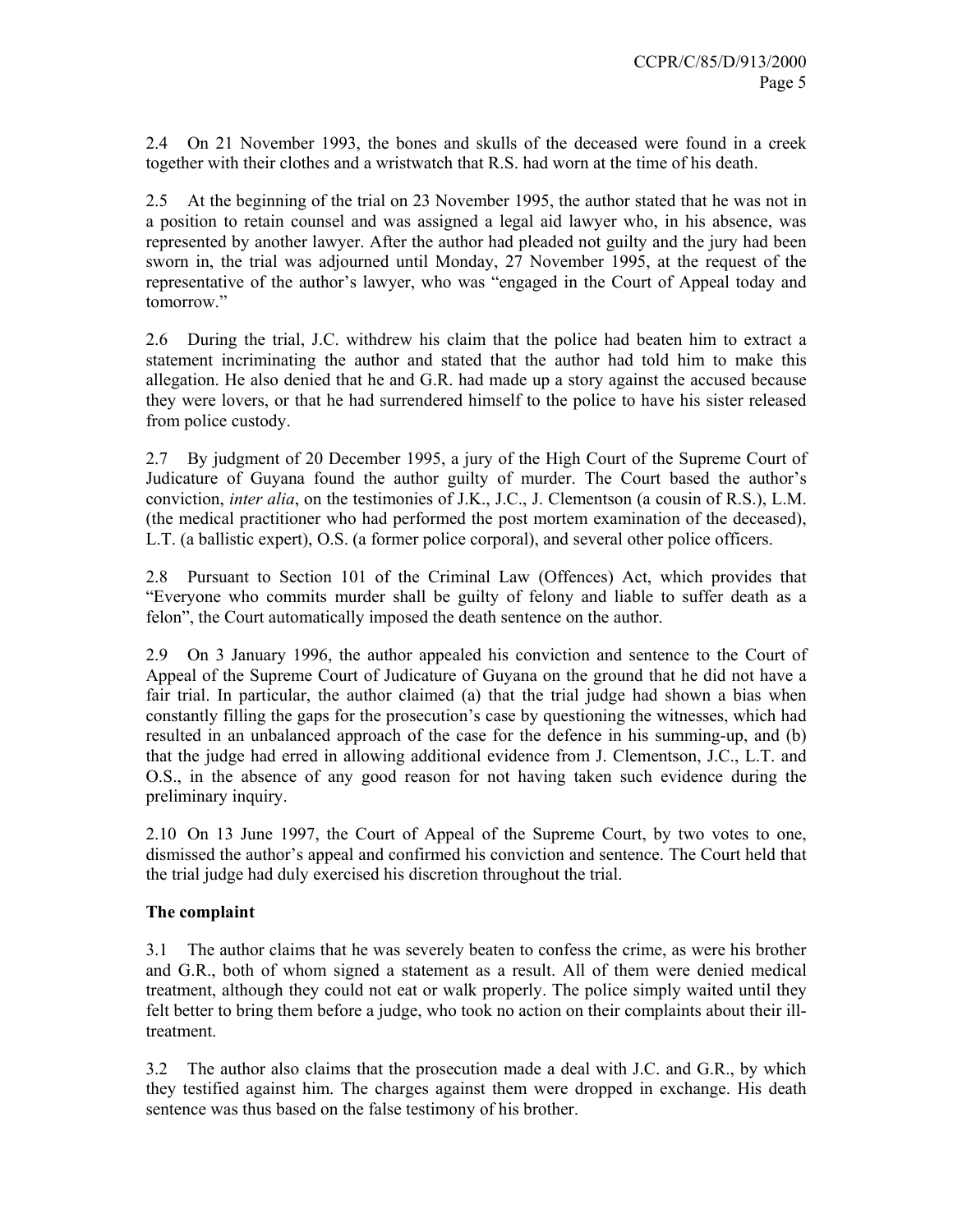3.3 The author emphasizes that, as a member of a poor Amerindian family, he did not have sufficient means to pay for a lawyer. He therefore had to rely on the assistance of a Stateappointed lawyer throughout his trial. Ultimately, the injustice done to him was a result of his poverty.

#### **Failure of the State party to cooperate**

4. On 13 August and 11 October 2001, the State party was requested to submit to the Committee information on the admissibility and merits of the communication. The Committee notes that this information has not been received. The Committee regrets the State party's failure to provide any information with regard to admissibility or the substance of the author's claims. It recalls that it is implicit in article 4, paragraph 2, of the Optional Protocol that States parties examine in good faith all the allegations brought against them, and that they make available to the Committee all information at their disposal. In the absence of a reply from the State party, due weight must be given to the author's allegations, to the extent that these have been properly substantiated.

# **Issues and Proceedings before the Committee:**

#### **Consideration of admissibility**

5.1 Before considering any claim contained in a communication, the Human Rights Committee must, in accordance with article 93 of its rules of procedure, decide whether or not it is admissible under the Optional Protocol to the Covenant.

5.2 The Committee has ascertained that the same matter is not being examined under another procedure of international investigation or settlement for purposes of article 5, paragraph 2 (a), of the Optional Protocol and that the author has exhausted all available domestic remedies, $2$  in accordance with article 5, paragraph 2 (b), of the Optional Protocol.

5.3 As to the author's allegation that the police had beaten him and his brother, as well as G.R., thereby extracting incriminating statements against him from J.C. and G.R., the Committee notes the inconsistencies in the testimony given by J.C. on this issue at the jury trial. It further notes the author's claim that part of the evidence against him had been obtained as a result of a deal between the prosecution and his brother. However, in the absence of any evidence which would corroborate these allegations, the Committee considers that the author has not sufficiently substantiated these claims for purposes of admissibility. It follows that this part of the communication is inadmissible under article 2 of the Optional Protocol.

5.4 With regard to the author's legal representation, the Committee recalls that, on the first day of the trial, the representative of the author's State-appointed lawyer requested an adjournment of the trial for only two week days, during which the lawyer was engaged in the Court of Appeal. It considers that the short time available for the preparation of the author's defence raises issues under article 14, paragraph 3 (b) and (d), of the Covenant. Moreover, the Committee considers that the mandatory imposition of the death sentence on the author raises issues under articles 6 and 14 of the Covenant. In the absence of any observations by

<sup>&</sup>lt;sup>2</sup> Guyana does not recognize the jurisdiction of the Judicial Committee of the Privy Council as the final instance of appeal.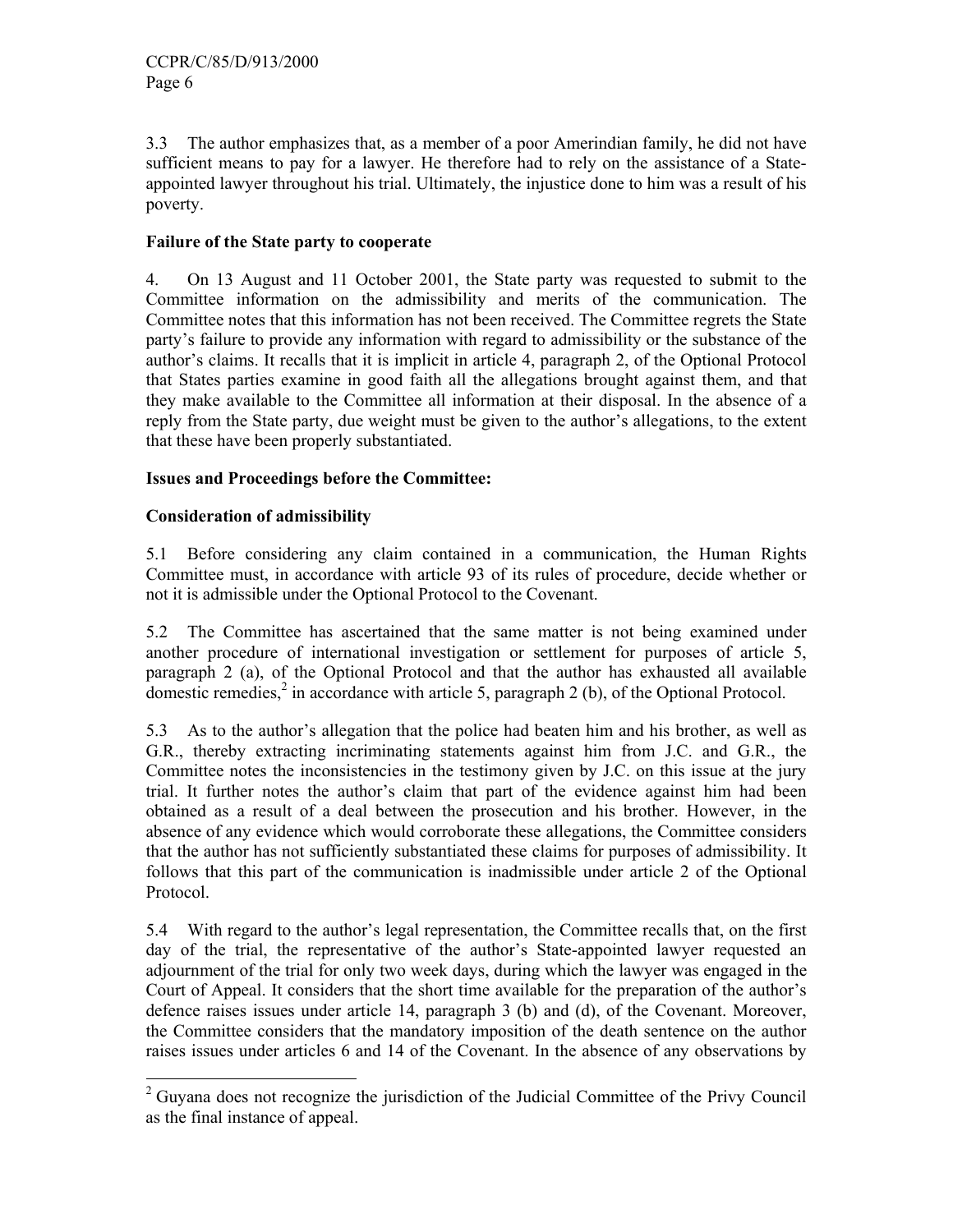the State party on the admissibility of the communication, the Committee declares the communication admissible, insofar as it raises issues under articles 6 and 14 of the Covenant.

#### **Consideration of the merits**

-

6.1 The Human Rights Committee has considered the present communication in the light of all the information made available to it, as provided under article 5, paragraph 1, of the Optional Protocol.

6.2 As regards the time available for the preparation of the author's defense, the Committee recalls that the author's right under article 14, paragraph 3 (d), to have legal assistance assigned to him entitled him to effective legal representation, $3$  including adequate time and facilities for the preparation of his defence, as guaranteed in article 14, paragraph 3 (b). While noting that the trial was adjourned for only two week days at the request of the author's counsel, the Committee recalls that counsel was assigned to the author by the State party. It further recalls that the conduct of a defence lawyer may be attributed to a State party, if it was manifest to the judge that such conduct was incompatible with the interests of justice.<sup>4</sup>

6.3 The Committee considers that in a capital case, where the defence lawyer is absent on the first day of the trial, when he is being appointed as legal aid counsel for the accused and, through his representative, requests adjournment of the trial, the Court must ensure that such adjournment provides the accused with sufficient time to prepare his defence together with his lawyer. It should have been manifest to the judge in a capital case that counsel's request for an adjournment of the trial for only two week days, during which he was engaged in another case, was not compatible with the interests of justice, since it did not provide the author with adequate time and facilities to prepare his defence. In the light of this and in the absence of an explanation by the State party, the Committee concludes that the author was not effectively represented at trial, in violation of article 14, paragraph 3 (b) and (d), of the Covenant.

6.4 With regard to the author's sentence, the Committee recalls its jurisprudence that the imposition of a sentence of death upon conclusion of a trial in which the provisions of the Covenant have not been respected constitutes a violation of article 6 of the Covenant.<sup>5</sup> It also recalls that the author was not effectively represented at trial, in violation of article 14, paragraph 3 (b) and (d). The Committee concludes that the sentence of death was passed on the author without meeting the guarantees set out in article 14 of the Covenant, and thus also in breach of article 6, read in conjunction with article 14.

6.5 Furthermore, the Committee notes that the death sentence was passed automatically by the trial court, once the jury had rendered its verdict that the author was guilty of murder, in application of Section 101 of the Criminal Law (Offences) Act. This provision requires that

<sup>&</sup>lt;sup>3</sup> Communication No. 594/1987, *Phillip v. Trinidad and Tobago*, Views adopted on 20 October 1998, at para. 5.10.

<sup>&</sup>lt;sup>4</sup> *Cf.* Communication No. 618/1995, Campbell v. Jamaica, Views adopted on 20 October 1998, at para. 7.3.

<sup>&</sup>lt;sup>5</sup> See, for example, Communication No. 838/1998, Oral Hendricks v. Guyana, Views adopted on 28 October 2002; Communication No. 912/2000, Deolall, v. Guyana, Views adopted on 1 November 2004; Communication No. 867/1999, Smartt v. Guyana,Views adopted on 6 July 2004.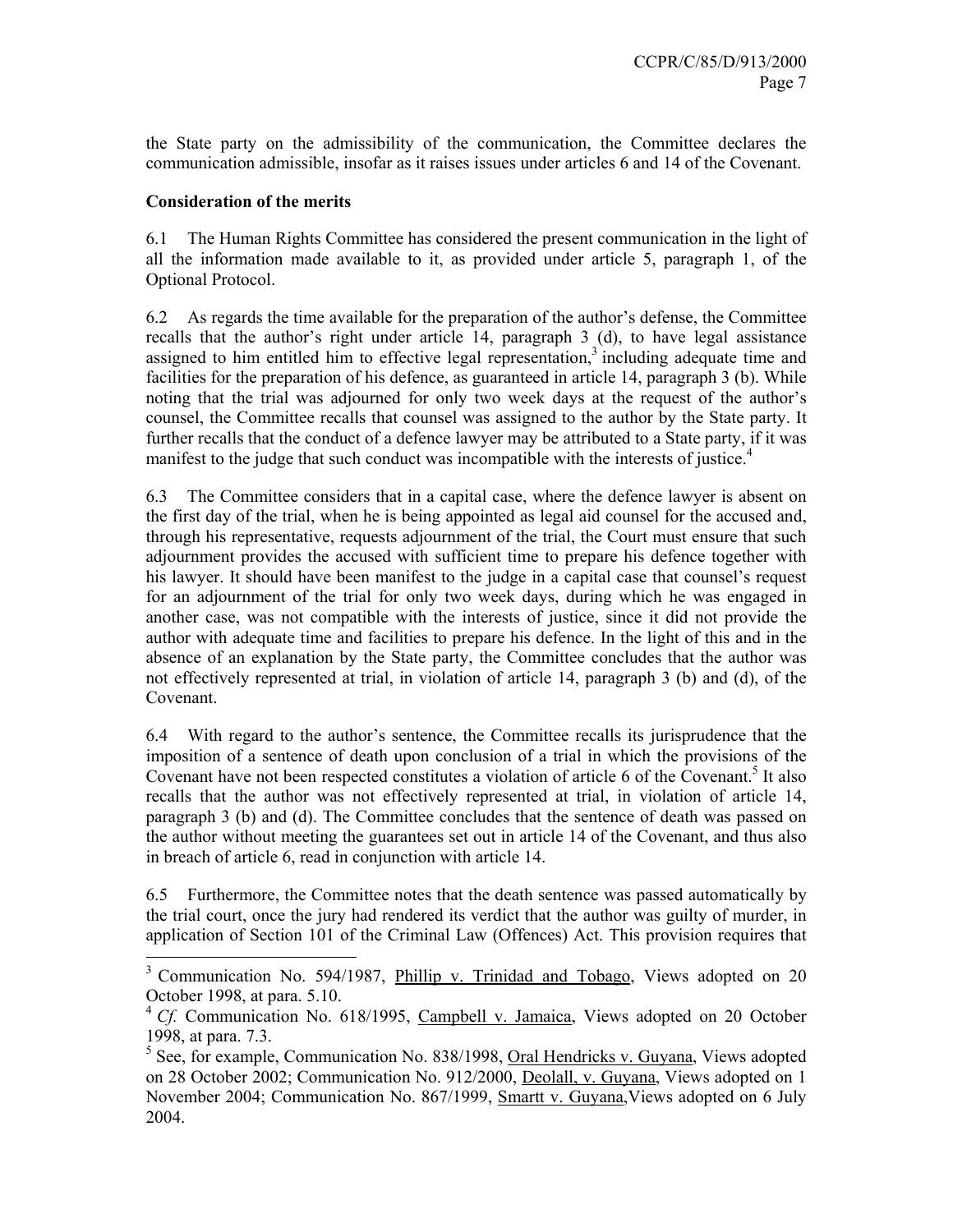-

"Everyone who commits murder shall be guilty of felony and liable to suffer death as a felon", without regard being able to be paid to the defendant's personal circumstances or the circumstances of the particular offence. The Committee refers to its jurisprudence that the automatic and mandatory imposition of the death penalty constitutes an arbitrary deprivation of life, in violation of article 6, paragraph 1, of the Covenant, in circumstances where the death penalty is imposed without regard being able to be paid to the defendant's personal circumstances or the circumstances of the particular offence.<sup>6</sup> It follows that the automatic imposition of the death penalty on the author violated his rights under article 6, paragraph 1.

7. The Human Rights Committee, acting under article 5, paragraph 4, of the Optional Protocol to the International Covenant on Civil and Political Rights, is of the view that the facts before it reveal violations by the State party of article 14, paragraph 3 (b) and (d), and of article 6, read alone and in conjunction with article 14, of the Covenant.

8. In accordance with article 2, paragraph 3, of the Covenant, the State party is under an obligation to provide the author with an effective remedy, including commutation of his death sentence. The State party is also under an obligation to take measures to prevent similar violations in the future.

9. Bearing in mind that, by becoming a party to the Optional Protocol, the State party has recognized the competence of the Committee to determine whether there has been a violation of the Covenant or not and that, pursuant to article 2 of the Covenant, that State party has undertaken to ensure all individuals within its territory or subject to its jurisdiction the rights recognized in the Covenant and to provide an effective and enforceable remedy in case a violation has been established, the Committee wishes to receive from the State party, within 90 days, information about the measures taken to give effect to the Committee's Views. The State party is also requested to publish the Committee's Views.

[Adopted in English, French and Spanish, the English text being the original version. Subsequently to be issued also in Arabic, Chinese and Russian as part of the Committee's annual report to the General Assembly.]

-----

<sup>&</sup>lt;sup>6</sup> See Communication No. 806/1998, Thompson v. St. Vincent and The Grenadines, Views adopted on 18 October 2000; Communication No. 845/1998, Kennedy v. Trinidad and Tobago, Views adopted on 26 March 2002; Communication No. 1077/2002, Carpo et al. v. Philippines, Views adopted on 28 March 2003; Communication No. 1167/2003, Ramil Rayos v. Philippines, Views adopted on 27 July 2004.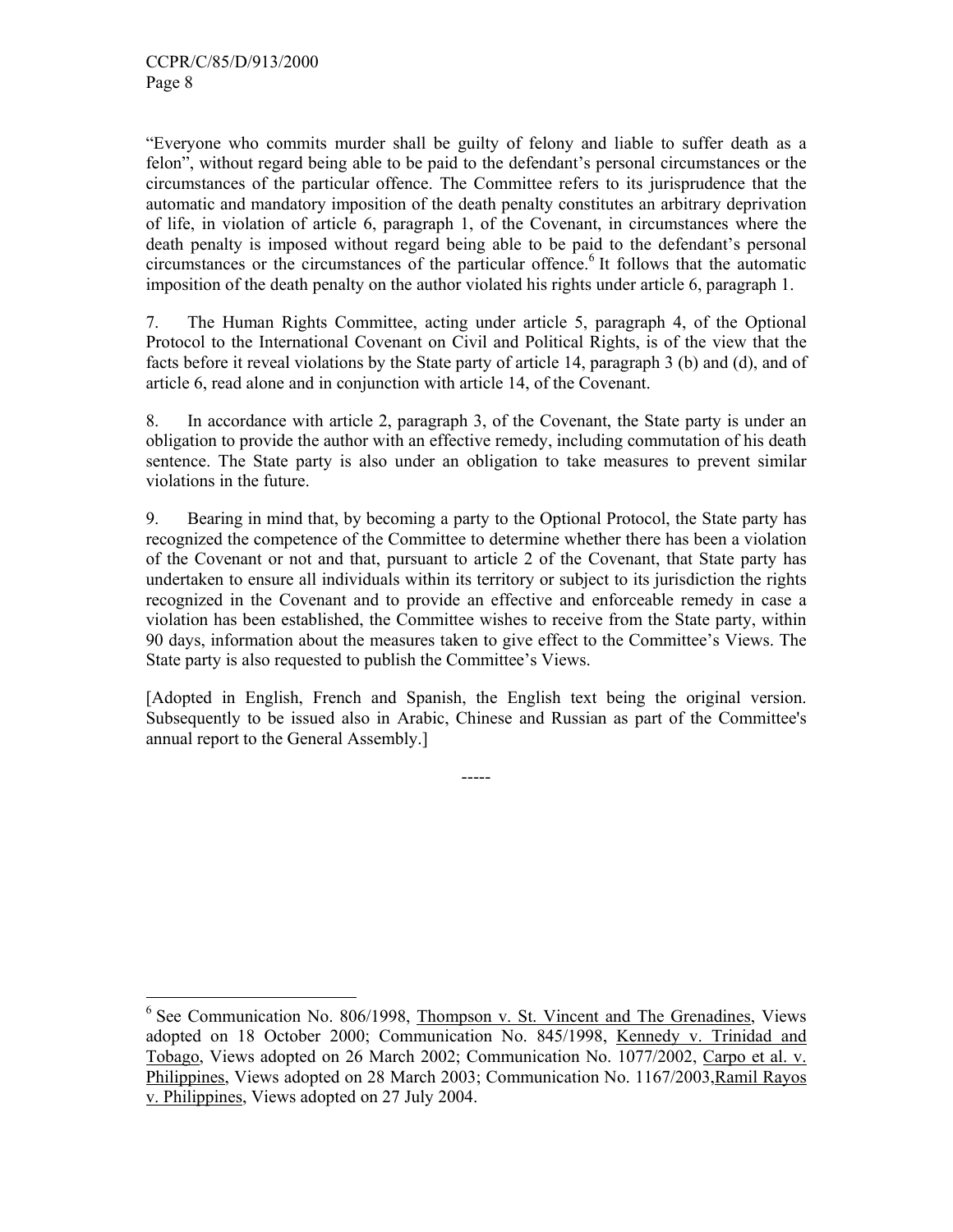#### **APPENDIX**

#### **Individual opinion by Committee members Messrs. Ivan Shearer and Prafullachandra Natwarlal Bhagwati**

 We agree with the Views of the Committee in finding a violation of article 6 in this case, confirming its consistent jurisprudence that the automatic and mandatory imposition of the death penalty, without regard to the personal circumstances of the convicted person or the circumstances of the particular offence, is contrary to the Covenant.

 However, we find ourselves unable to join in the finding of additional violations of article 14, paragraphs 3 (b) and (d) regarding the fairness of Mr. Chan's trial. Mr Chan's trial opened on Thursday 23 November 1995. He stated that he was unable to retain counsel. The court then assigned a legal aid lawyer. The trial was deferred until Monday 27 November. The assigned lawyer was said to have been engaged in a case before the Court of Appeal on 23 and 24 November. However, even if that case engaged the lawyer's full attention on those two weekdays there still remained the weekend during which the lawyer could take instructions and prepare for the author's trial.

 We note that the author himself does not allege as part of his complaint that his lawyer was granted insufficient time to prepare. His complaint was that he was unable to retain counsel of his own choice as a result of poverty. Nor is there any evidence before the Committee that the lawyer asked the court to allow further time for preparation. Notwithstanding the special care that should be exercised in securing a fair trial for an offence carrying the death penalty, in the circumstances of the present case there seem to us insufficient grounds for finding a violation of article 14.

| [signed] | Ivan Shearer                       |
|----------|------------------------------------|
| [signed] | Prafullachandra Natwarlal Bhagwati |

 [Done in English, French and Spanish, the English text being the original version. Subsequently to be issued also in Arabic, Chinese and Russian as part of the Committee's annual report to the General Assembly.]

-----